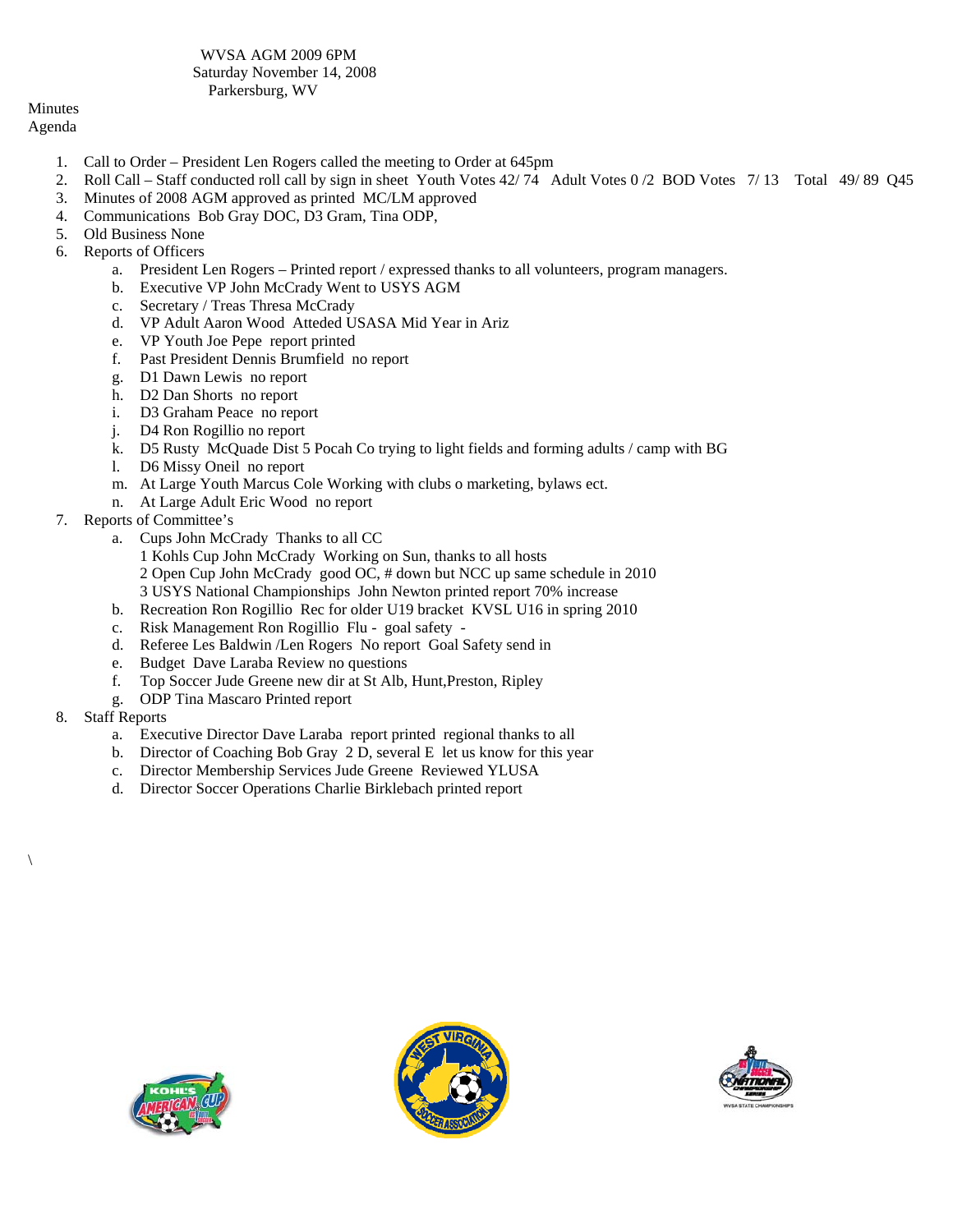## 9. New Business

- a. Elections of Officers
	- 1 Ex VP John Mc / un
	- 2 VP Adult Aaron Wood Un
	- 3 D1 vacant
	- 4 D3 Un Graham Peace Un
	- 5 D5 Rusty McQuade Un
	- At Large Youth Marcus Cole Un
- b. Approval of Budget RR/AW Aproved un c. Approval of BOD Actions LM/Jnapproved un
- d. Amendments to the WVSA Constitution
- **Change 1.10.5.3.1 Executive Committee** change the vice presidents (4) to (2) 2008 AGM reduced the number of VP's from 4 to 2.  **Change 1.10.5.3.2 Meetings of the Executive Committee:** change any four members to any three members: The size of the Executive Committee was reduced from eight to six by the 2008 AGM. JN/MC ¾ vote for both amendments
- e. By Law Amendments:
- **f.** Rule Changes **ADD 3.15.5 (new) Roster Age Limits (Fall 2010) M LM/ MC approved** 
	- **1.**A Team may have on its roster only players who 's age's fall within the US Youth Soccer Player Age Matrix.(U4)- U19) **ADD 3.15.4 (new) Age Restrictions For WVSA Registered Recreational Teams (Fall 2010) M LM/J Aproved**
		- 1. A Team may have on its roster only players of the following age groups for the seasonal year in which the team is participating.
			- 1. For teams participating in the Under 15 and below age groups, each player on the team must be (A) of the age of the age group in which the team is participating in that seasonal year, or (B) of the age in either of the next 2 younger age groups of that age group in which the team is participating in that seasonal year.
			- 2. For teams participating in the Under 16 and older age groups, each player on the team must be (A) of the age of the age group in which the team is participating in that seasonal year, or (B) of the age in either of any younger age group, through U14, of that age group in which the team is participating in that seasonal year.
			- 3. Exceptions may be granted by the Director of Membership Services for hardships. **ADD 3.15.6 (new) Limit on Roster Age for WVSA Travel Teams LM/ J** 
				- **1.** A Team may not register any player below U8.
				- 2. Exceptions may be granted by the Director of Membership Services for hardships.
- g. Policy and Procedure Changes:
	- Playing Rules Policy Clarification: No player may play more than the equivalent of 2 full time matches(excluding OT) for the teams age group per calendar day. M LM / JN
- h. Membership Applications / Name Changes Upshur Co SC, Guyan River Valley SC, South Berkley SC, Elkins SC, Parkersburg Futbal Club RR/ JN Approved
- 
- i. Aaron Adult \$4.50 AW/ RR Un
- j. Kohls Cup Task Force to be formed by LR.
- 10. Good of the Game OC / refs needed
- 11. Adjournment 820PM